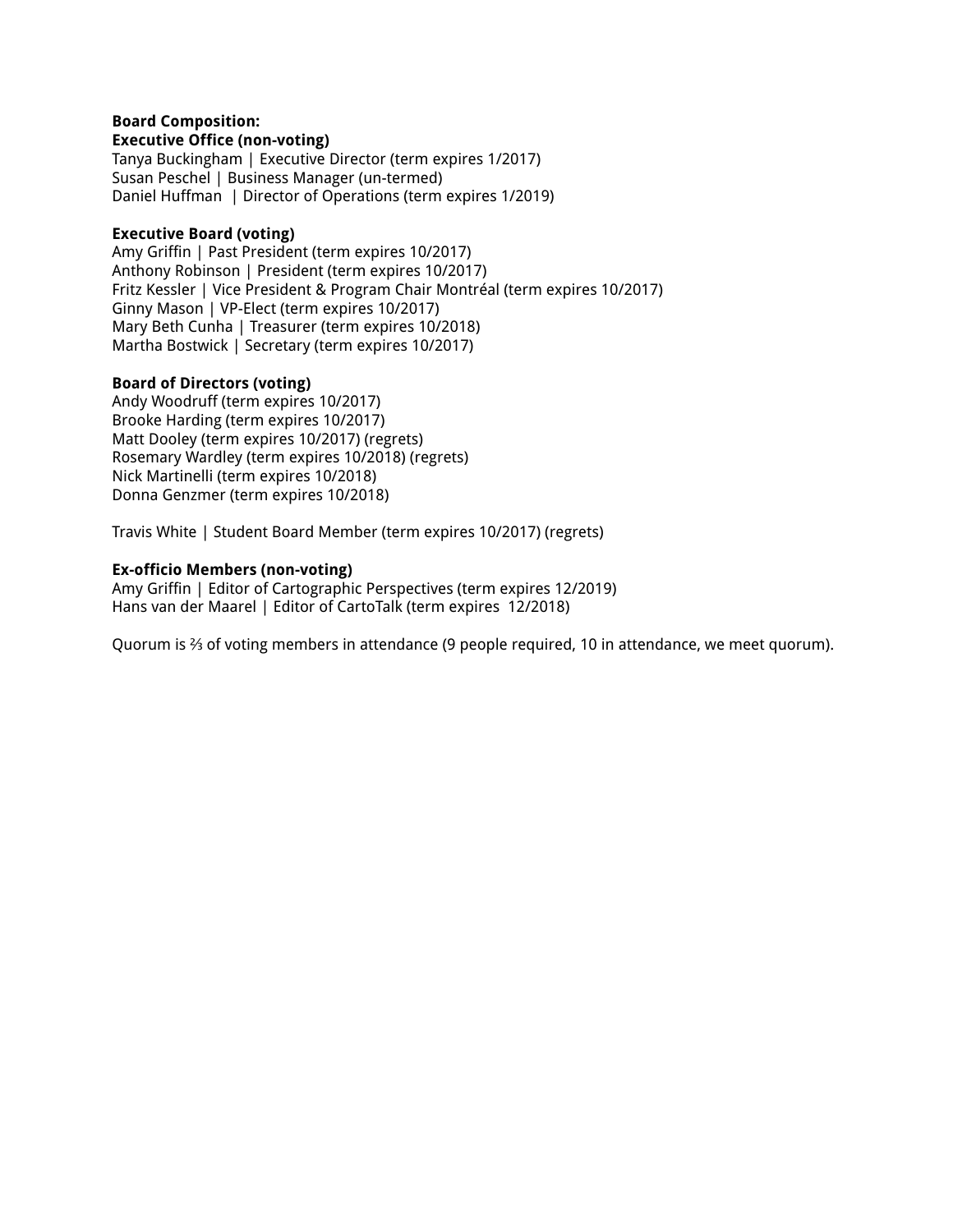# **NACIS: October 9, 2017 - Board Meeting Agenda Sheraton Le Centre Hotel, Montreal, Canada 6pm Eastern Time**

### **Welcome and year in review** | Anthony

-Anthony welcomed everyone to Montréal and the meeting. We then went around the room with introductions for the incoming board members sitting in on the meeting tonight.

-Thank you's to various people for the work they've put in through the year, and on the conference specifically.

-Request for board members to engage with people, especially the first time attendees. Helps to foster our sense of community and friendliness.

-Refresher on code of conduct. Reminder on what to do if you witness problematic behaviour - contact any of the Executive.

-We will remind people of the code during the meeting.

#### **Minutes** | Anthony & Martha

-We should be reviewing and passing the August meeting minutes, but they are not completed yet. We will do this on Thursday instead.

#### **Finance Committee Report** |Mary Beth

-Mary Beth was unable to arrive on time for the meeting due to travel issues.

-We will discuss on Thursday, and she will do a report at the Annual Business Meeting.

-Anthony gave a short overview of our financial needs: sponsoring, streaming, AoD, etc.

-Mary Beth arrived mid-meeting and gave a quick update.

-She really liked JMJ's report last year with the slides showing NACIS over time.

-2016 conference is such an anomaly, do we open the can of worms of mentioning it?

-General board consensus is why not, just explain that the hotel messed up, but that benefitted us by allowing us to experiment with streaming and recording.

-Susan: add that the logistics of planning finances don't allow us to know attendance ahead of time, and how unstable and variable the factors are. The contracts are all signed 2 years in advance, and we don't know what might happen to affect attendance.

-We might as well bring it up and let them know about the weird anomaly.

## **Awards Committee Report** | Nick

-Do we want to announce the winner of the Corlis Benefiedo award?

-Anthony: should we tell them they won in the next couple of weeks, then ask them to attend next year? -We could announce it, and encourage them to attend.

-It will be Ginny's decision on how to include them next year, whether it's a speaking role or not.

Student Travel Awards:

-Robin does the SDMC, Martha does the SMPC. At banquet we just show screenshots of the award winners, and present them with their certificates and cheques if they are present. -CP has 2 student winners for the CP Student Paper award to present at the banquet.

## **Executive Director Position** |Anthony, Fritz, Tanya

-We had a executive brainstorming session this afternoon to discuss the positions and their structure. -We will be work on identifying key tasks and analyzing the positions over the next couple of months. -The idea is to have definite plans in place for the Spring Board Meeting.